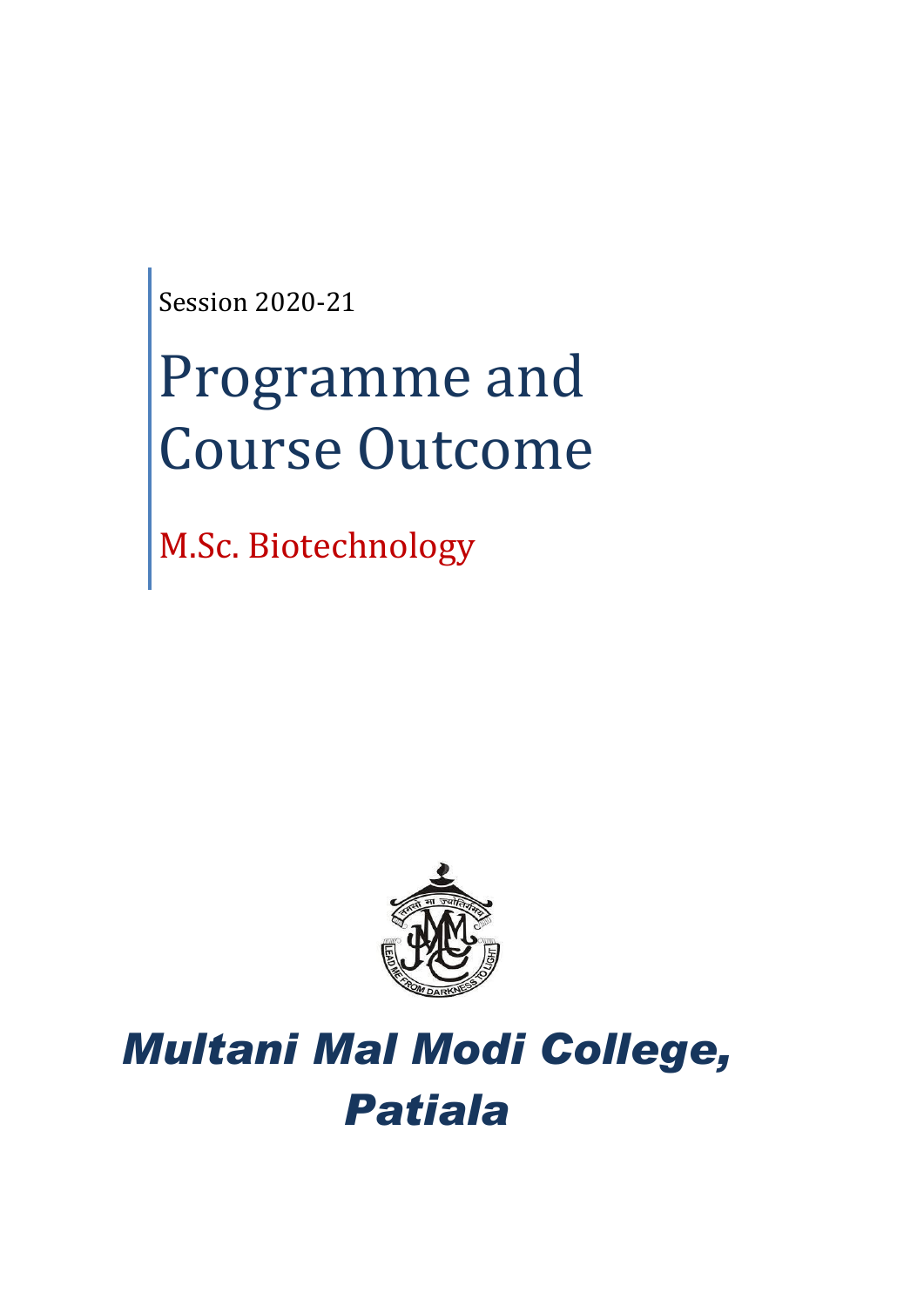### **Program Outcomes (POs)**

**PO-1**: Industry applications of better understanding of the key principles of biochemical functioning at an advanced level. Better awareness of the major issues at the forefront of the discipline, will possess an in-depth understanding of the area of biochemistry chosen for research emphasis.

**PO-2:** An ability to conduct experiments, as well as to analyze data, understood the basic concepts, fundamental principles, and the scientific theories related to various scientific phenomena and their relevancies in the day-to-day life

**PO-3**: An ability to acquire the skills in handling scientific instruments, planning and performing in laboratory experiments to meet desired needs within realistic constraints such as economic, environmental, social, political, ethical, health and safety, manufacturability, and sustainability in biotechnology

**PO-4**: Students will demonstrate engagement in the biotechnology discipline through involvement in research or internship activities and outreach or mentoring activities specific to biotechnology.

**PO-5:** Students will acquire and demonstrate competency in laboratory safety and in routine and specialized biotechnological laboratory skills applicable to biotechnology research or clinical methods, including accurately reporting observations and analysis.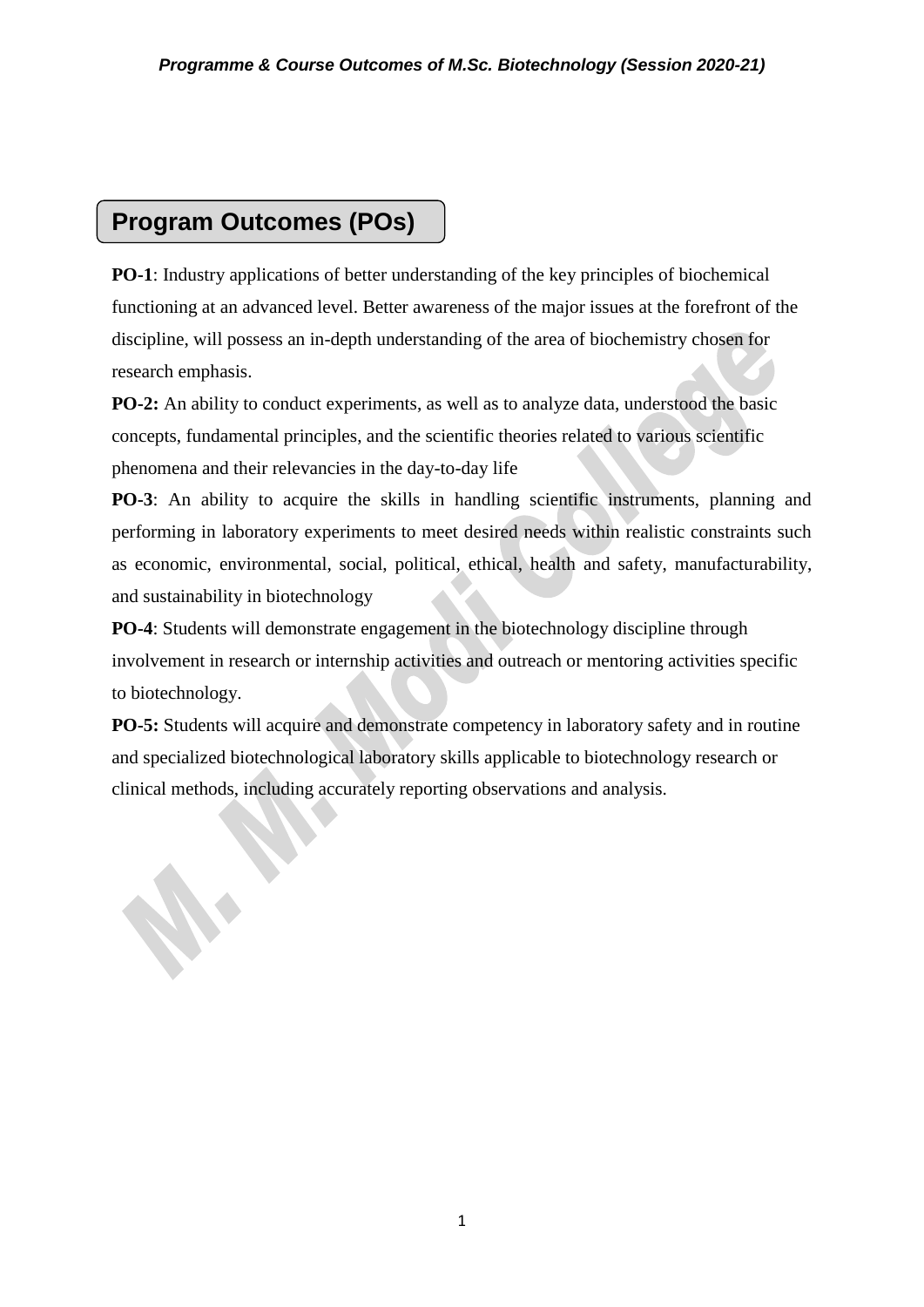#### **Course Outcomes (COs)**

#### **M.Sc. Biotechnology - I**

#### **Semester-1st**

| Paper | <b>Course</b>                     |
|-------|-----------------------------------|
|       | <b>Principles of Biochemistry</b> |
|       | <b>Molecular Genetics</b>         |
| Ш     | <b>Introductory Microbiology</b>  |
| M     | Immunology                        |

#### **Semester-2nd**

| Paper | <b>Course</b>                                  |
|-------|------------------------------------------------|
|       | <b>Genetic Engineering</b>                     |
| VI    | <b>Molecular Biophysics</b>                    |
| VII   | <b>Fundamentals of Bioprocess Development</b>  |
| VIII  | <b>Fundamentals of Fermentation Technology</b> |

#### **PAPER I: PRINCIPLES OF BIOCHEMISTRY**

- CO-1: This subject will demonstrate knowledge and understanding of the chemical structures and metabolic functions in living beings.
- CO-2: This subject will demonstrate knowledge and understanding of the fundamental biochemical principles, such as structure and function of biomolecules, metabolic pathways and regulation of biochemical processes.
- CO-3: This subject will demonstrate knowledge and understanding of the principles and basic mechanisms of metabolic control.
- CO-4: Students will learn the use of basic laboratory skills and apparatus to obtain reproducible data from biochemical experiments.

#### **PAPER II: MOLECULAR GENETICS**

- CO-5: This subject will demonstrate knowledge and understanding of the molecular machinery of living cells.
- CO-6: This subject will demonstrate knowledge and understanding of the principles and basic mechanisms of metabolic control and molecular signaling.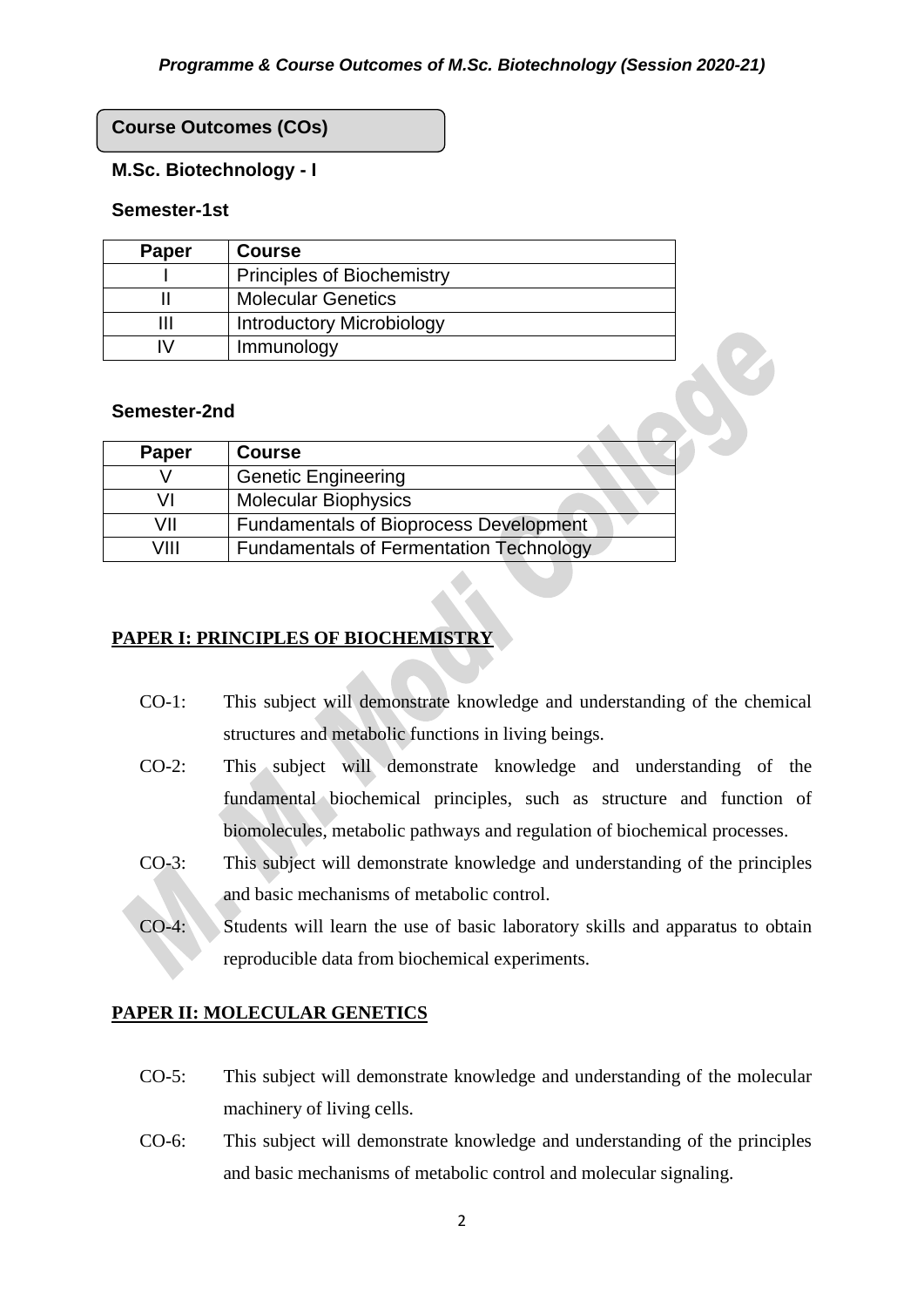- CO-7: This subject will demonstrate knowledge and understanding of the principles that govern the structures of DNA and their participation in replication, transcription and translation.
- CO-8: Students will learn how to implement experimental protocols, and adapt them to plan and carry out simple investigations.
- CO-9: Students will learn the use of basic laboratory skills and apparatus to obtain reproducible data from biochemical experiments.
- CO-10: Students will be able to analyse, interpret, and participate in reporting to their peers on the results of their laboratory experiments;

#### **PAPER III: INTRODUCTORY MICROBIOLOGY**

- CO-1: To know the structure, metabolism, genetics and ecology of prokaryotic microorganism, eukaryotic microorganism and viruses.
- CO-2: Understand the basic microbial structure and function and study the comparative characteristics of prokaryotes and eukaryotes and also Understand the structural similarities and differences among various physiological groups of bacteria/archaea.
- CO-3: Students will understand the prevention and control of infectious diseases.
- CO-4: Students will understand the principles of physical and chemical methods in the control of microorganism.
- CO-5: This subject gives the understanding of various laboratory techniques such as isolation, staining, identification for various microorganism.

#### **PAPER IV: IMMUNOLOGY**

- CO-1: The students will be able to identify the cellular and molecular basis of immune responsiveness.
- CO-2: The students will be able to describe immunological response and how it is triggered and regulated.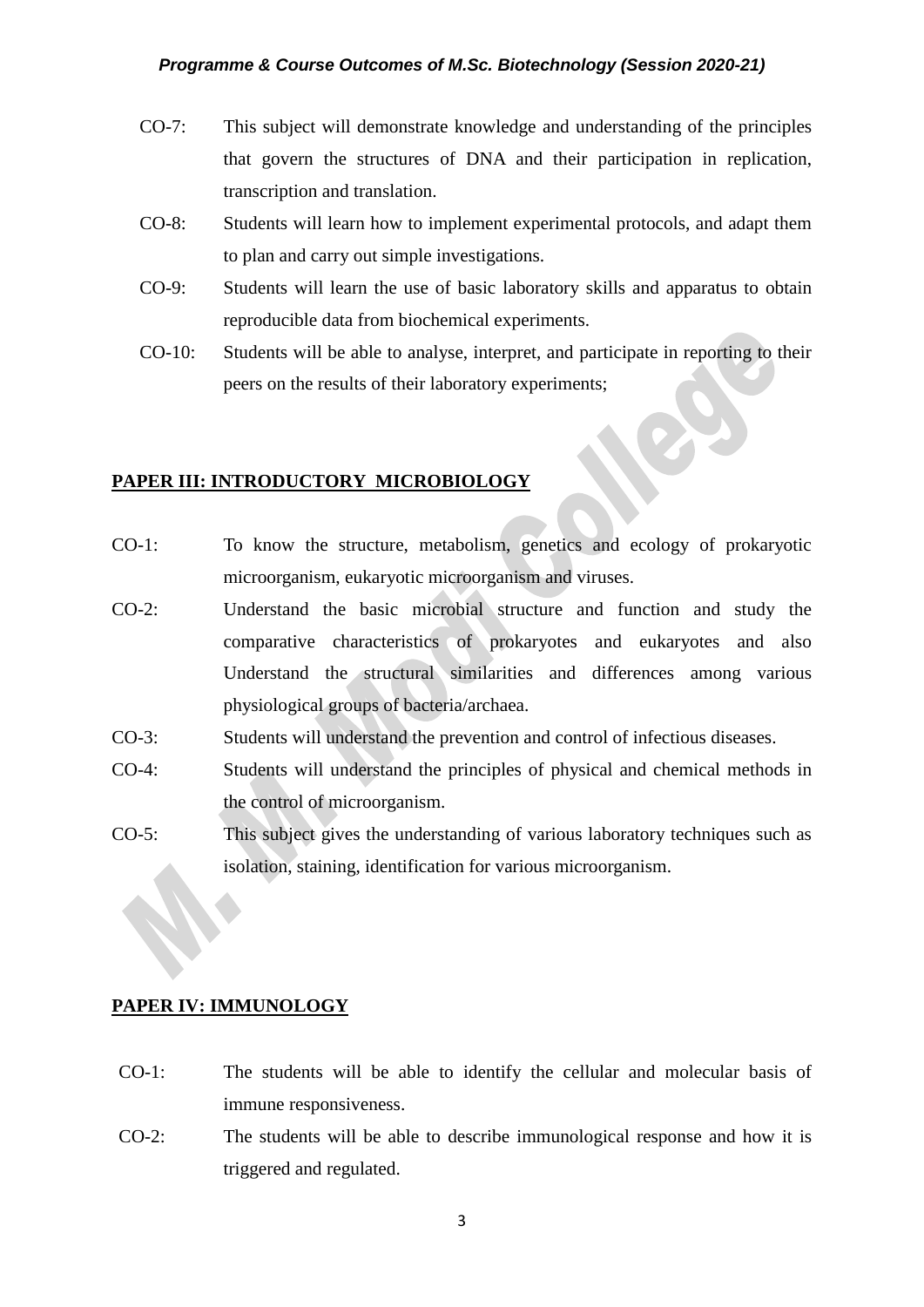- CO-3: The students will be able to describe the roles of the immune system and overall organization of genes.
- CO-4: The students will be able to transfer knowledge of immunology into clinical decision making through case studies presented in class. Learn about immunization and their preparation and its importance.
- CO-5: The students will be able to demonstrate a capacity for problem-solving about immune responsiveness.
- CO-6: Demonstrate scientific quantitative skills, such as the ability to evaluate experimental design, read graphs, and understand and use information from scientific papers.

#### **PAPER V: GENETIC ENGINEERING**

- CO-1: The ultimate goal of this subject is to develop student's understanding towards the identification and characterization of proteins expressed in a genome.
- CO-2: Learn on assigning gene function through mutagenesis and genetic engineering and will be able to conduct gene expression profiling.
- CO-3: Students will be able to browse whole genome databases.
- CO-4: This subject will cover recent developments in genetics, epigenetics, small RNAs, proteomics, gene expression, mutagenesis and mapping genes.
- CO-5: It includes study of the entire set of proteins in order to understand its structure and function.
- CO-6: Acquire skills in the techniques of Site directed mutagenesis, Transposon tagging and targeted genome editing technologies.
- CO-7: It aims to teach students advanced technologies, research methods with major emphasis on the applications of DNA sequencing and protein analysis techniques**.**

#### **PAPER VI: MOLECULAR BIOPHYSICS**

- CO-8: The ultimate goal of this subject is to study physics of life processes with training that integrates the principles of physics and computer science.
- CO-9 Biophysicists use the methods of physical science to study the structure and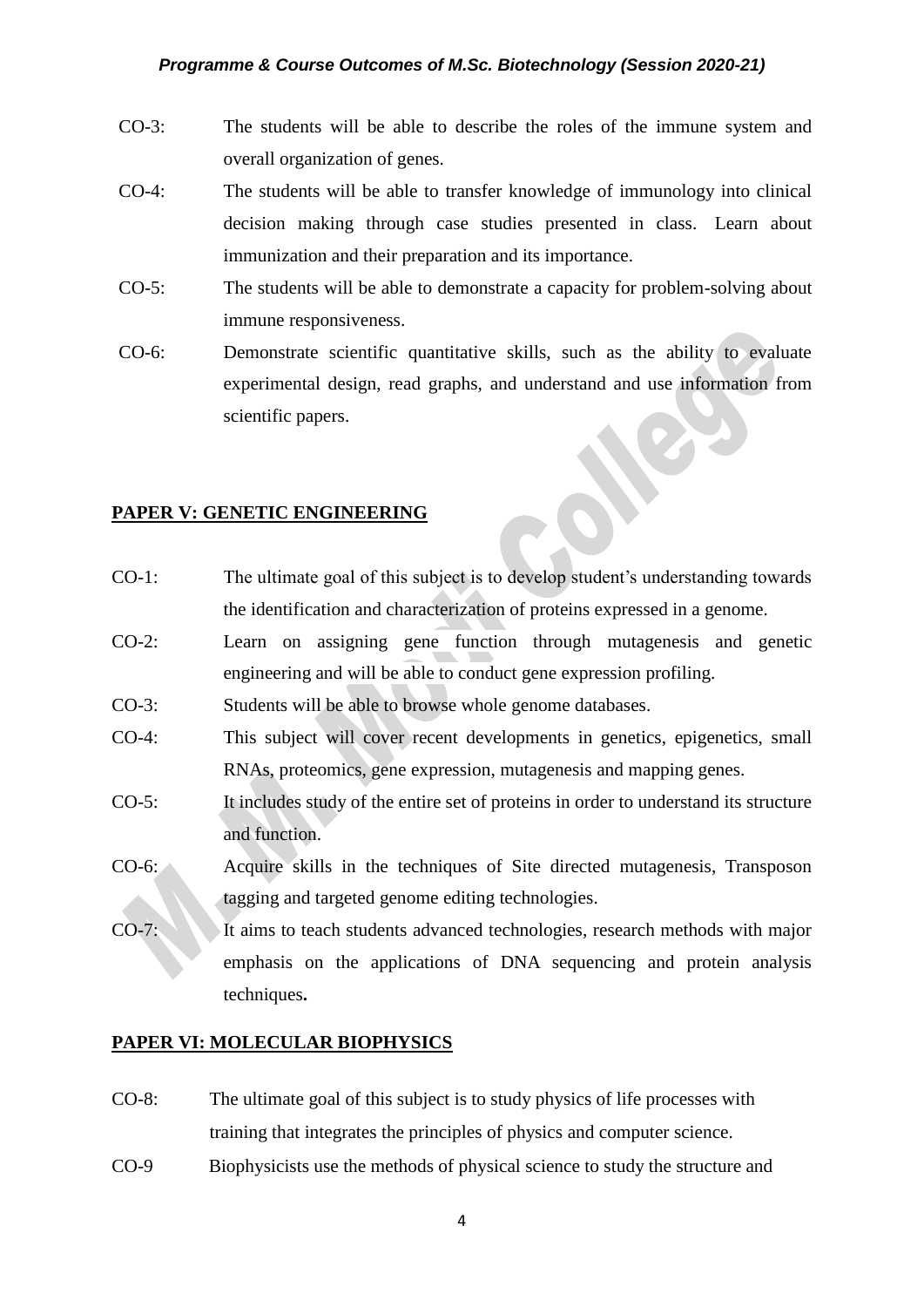functions of macromolecules and solve problems at the intersection of biological and physical science

CO-10 Biophysics major receive excellent training for careers in medicine and related health professions, biotechnology and pharmaceutical industries.

#### **PAPER VII: FUNDAMENTALS OF BIOPROCESS DEVELOPMENT**

- CO-1: This course explains the processes and techniques used for extraction and purification of a product from culture medium. Also, bioprocess consideration in using animal and plant cell cultures will discuss using different techniques.
- CO-2: This will also provide students with an up-to-date knowledge of upstream and downstream processing technology.
- CO-3: To instruct students with an in-depth understanding of the key process design concepts relating to the production of biomolecules of industrial importance, produced using isolated microbial and mammalian cells.
- CO-4: Students will be equipped with a knowledge and understanding of mainstream bioprocess design heuristics so that they may engage productively within multidisciplinary process development teams.
- CO-5: Throughout this module, the emphasis will be on relating how market requirements influence the development and cost-effective optimization of biotechnology processes, stressing the multidisciplinary nature of this sector.

#### **PAPER VIII: FUNDAMENTALS OF FERMENTATION TECHNOLOGY**

- CO-1: Industrial fermentation is an interdisciplinary science that applies principles associated with biology and engineering.
- CO-2: Students will understand the commercial exploitation of microorganisms on a large scale.
- CO-3: Students will learn microbiology and biochemistry from biological aspect.
- CO-4: This fundamental knowledge is essential for Students to make their career in industry based on bioprocess.
- CO-5: This subject provides the knowledge of basic principle of fermentation process, which help students to design, develop and operate industrial level biofuels.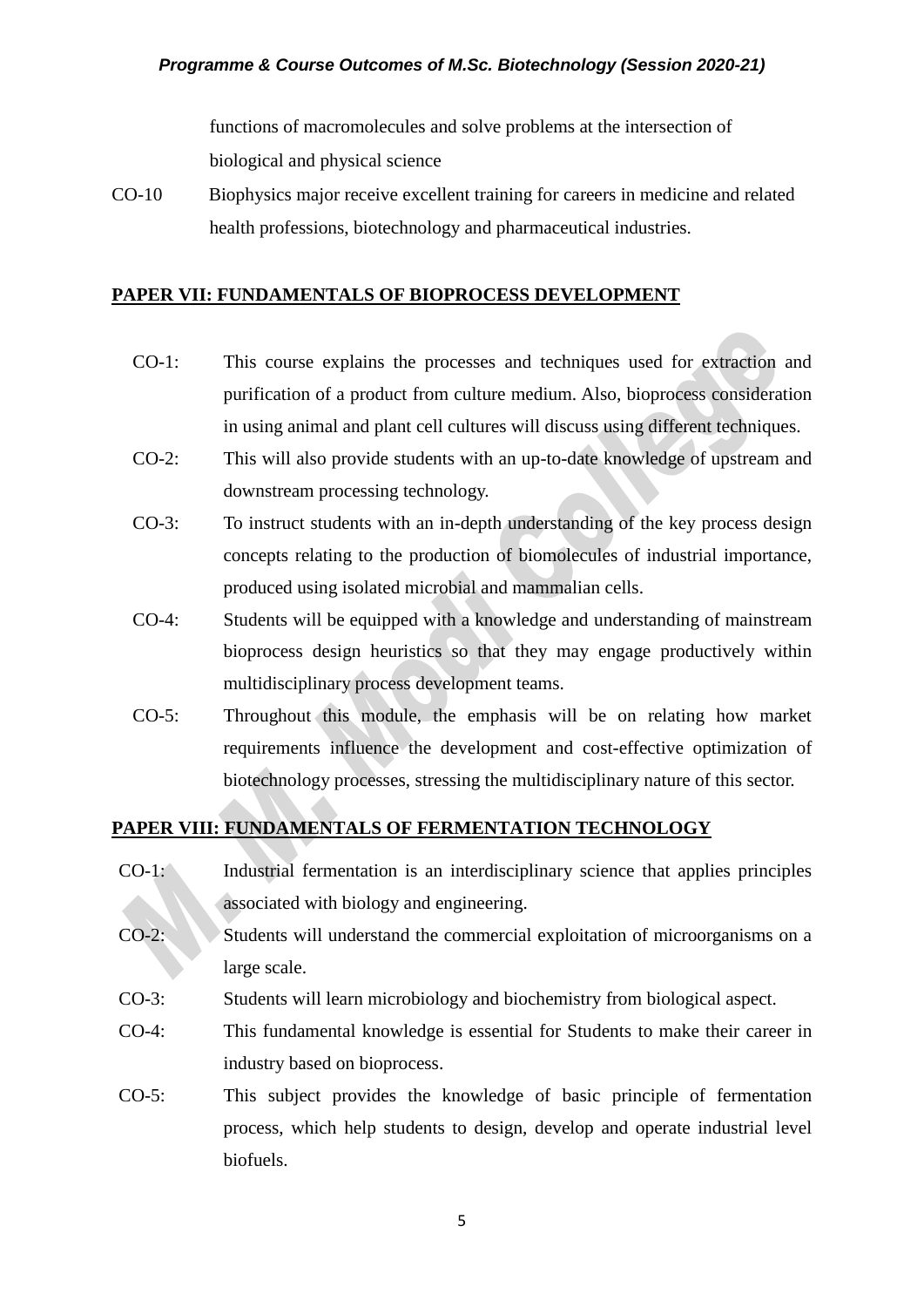#### **Course Outcomes (COs)**

#### **M.Sc. Biotechnology - II**

#### **Semester-3rd**

| Paper | <b>Course</b>                    |
|-------|----------------------------------|
| ΙX    | Enzymology                       |
|       | Microbial and Food Technology    |
| ΧI    | <b>Environment Biotechnology</b> |
| XII   | <b>IPRs, TQM &amp; Biosafety</b> |

#### **Semester-4 th**

| Paper | <b>Course</b>                               |
|-------|---------------------------------------------|
| XIII  | <b>Tissue &amp; Cell Culture Technology</b> |
| XIV   | <b>Research Methodology</b>                 |
| X٧    | <b>Computers and Biostatistics</b>          |
| XVI   | Introduction to Bioinformatics              |

#### **PAPER IX: ENZYMOLOGY**

- CO-1: This subject will serve as foundation for more advanced enzymology courses.
- CO-2: Students will learn various theoretical and practical aspects of enzymology.
- CO-3: This subject will stimulates students's interest in learning the structure, function and kinetics of enzyme and their role as catalyst and regulator of cell metabolism.
- CO-4: The student will understand the concept of immobilization and its relationship with various cells and enzymes.
- CO-5: A practical approach in the field of biosensors and immobilized systems.

#### **PAPER X: MICROBIAL AND FOOD TECHNOLOGY**

- CO-1: This subject discusses the technological principles and industrial applications of microorganisms and enzymes in food production and processing systems to provide useful products and services.
- CO-2: Analyse the importance of microorganisms in foods and understand the biotic and abiotic factors that affect their development in these substrates.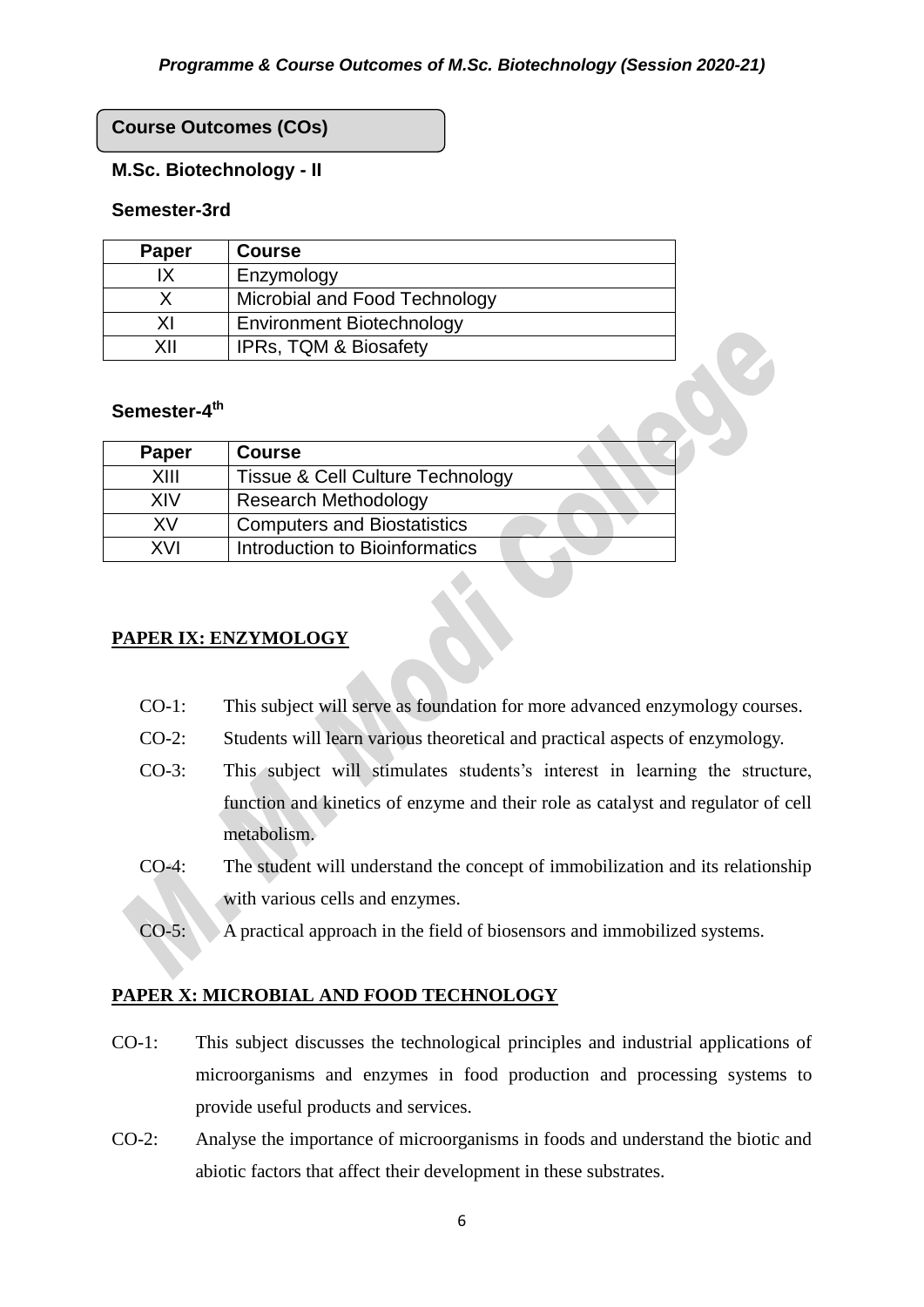- CO-3: Recognise the importance of fermentation processes and appreciate the role of microorganisms in industrial processes.
- CO-4: Demonstrate knowledge of major scientific concepts, social, economic and ethical implications in food sciences.
- CO-5: Major fermented food product technologies will also be discussed with specific references to alcoholic beverages, dairy products, organic acid, traditional fermented products.
- CO-6: This subject will cover basic properties, characteristics of microorganisms and enzymes, their metabolic pathways and how these are harnessed, manipulated and applied to increase productivity in food sector.
- CO-7: The practical component of this subject will include food fermentation and processing concepts to help student's understanding in food technology and related processes.

#### **PAPER XI: ENVIRONMENTAL BIOTECHNOLOGY**

- CO-1: Students will know the basic physiology of a microorganism and how their structure dictates their function in the environment.
- CO-2: Students will understand the basics for microbial metabolism of environmental contaminants.
- CO-3: To understand the conventional fuels, modern fuels and their environmental impact.
- CO-4: Students will understand the principles of bioremediation, phytoremediation, bioleaching and waste water treatment.
- CO-5: To know various techniques to modify and augment microorganisms in the laboratory and environment.

#### **PAPER XII: IPR, TQM & BIOSAFETY**

- CO-1: Students will understand balanced integration of scientific and social knowledge in sustainable development.
- CO-2: This subject will introduce basic concepts of ethics and safety that are essential for different disciplines of science and procedures involved and protection of intellectual property and related rights.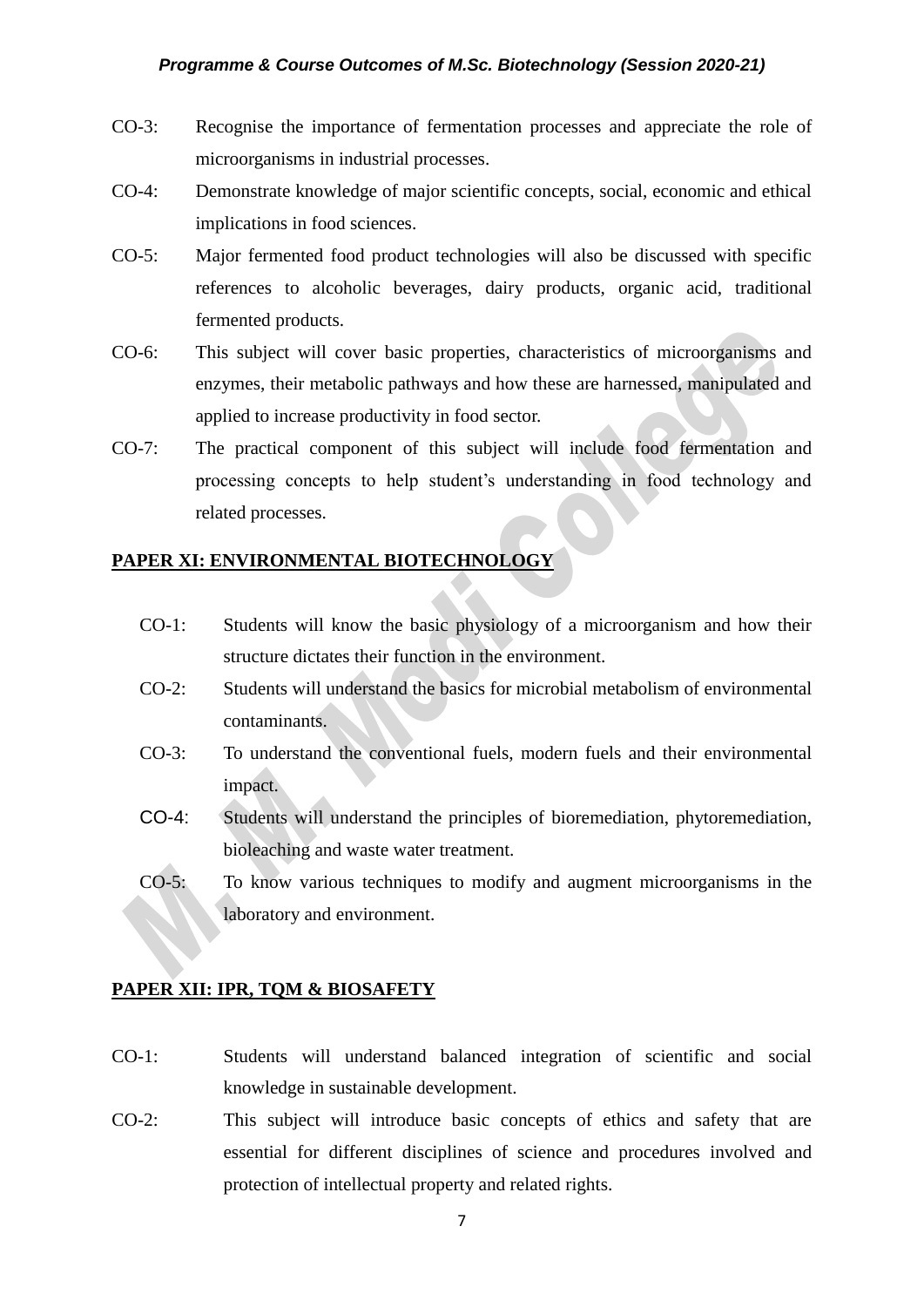- CO-3: This subject will provide a basic layout on regulations for entrepreneurship.
- CO-4: To understand the risks, ethics and safety of biotechnology based research and products related to various environmental factors.

#### **PAPER XIII: TISSUE AND CELL CULTURE TECHNOLOGY**

- CO-1: The course introduces to plant and animal cells and tissue culture, specificity of working with animal cells under in vitro conditions and their applications in biotechnology.
- CO-2: This subject will demonstrate knowledge and understanding of the cultures of Plant and animal cells and establish cell lines with good viability, minimal Contamination.
- CO-3: This subject will demonstrate knowledge and understanding to manipulate the cell cultures.
- CO-4: Students will learn the use of basic laboratory skills and practical knowledge required for dealing with cell cultures.

#### **PAPER XIV: RESEARCH METHODOLOGY**

- CO-1: The primary objectives of this course are to identify and discuss the role and importance of research in sciences.
- CO-2: The course identifies and discusses the complex issues inherent in selecting the research problem, research design and implementing a research project.
- CO-3: This subject will provide scientific understanding for detail interpretation of research work.

#### **PAPER XV: COMPUTER AND BIOSTATISTICS**

- CO-1: To give students an introduction to the basics of biostatistics and helps in easy interpretation of data.
- CO-2: Provide knowledge of basic principles and concepts of computer science existing software to extract information.